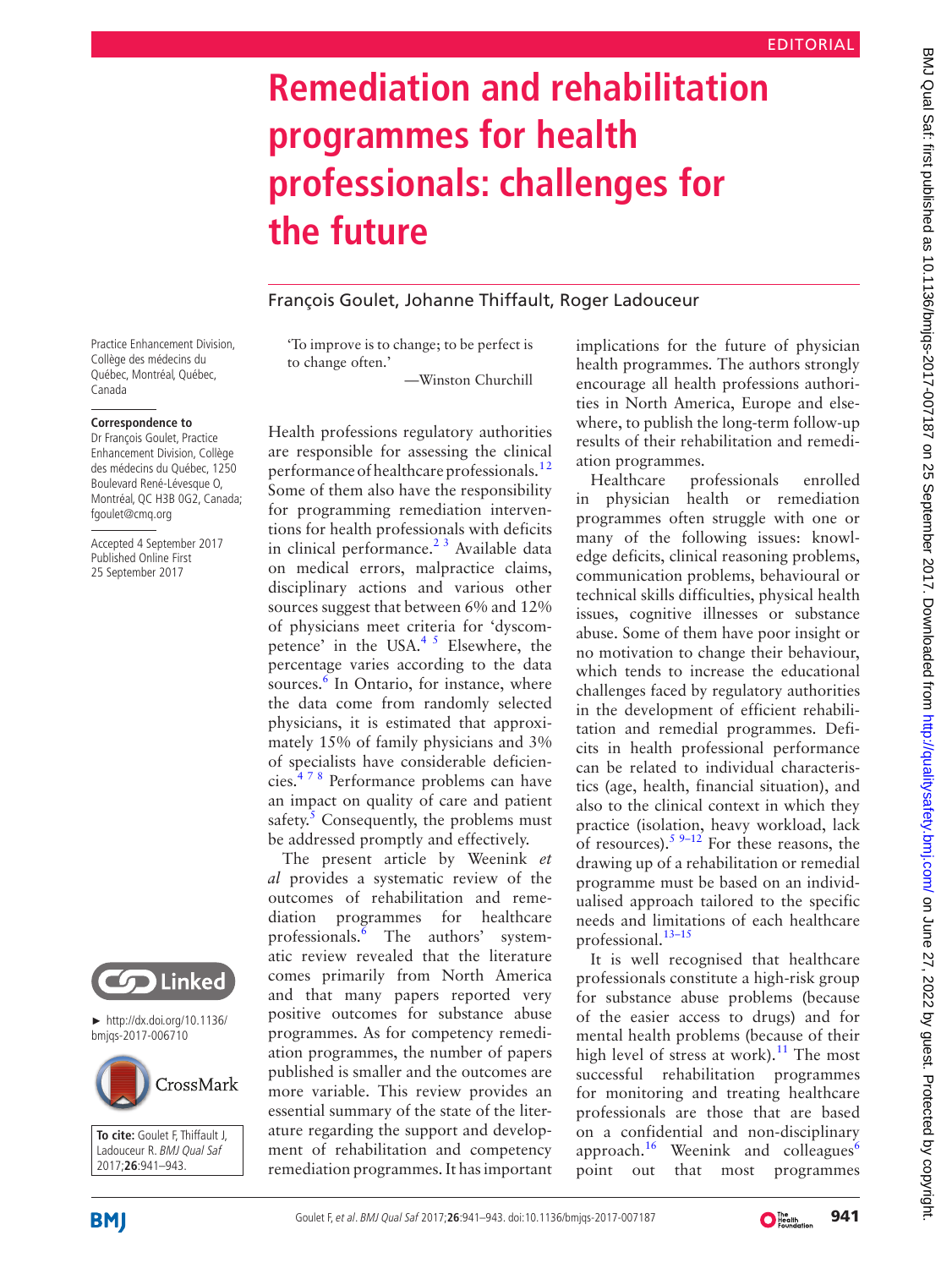## Editorial

reported on in the literature focus on outcomes for physicians. The authors encourage programmes for other healthcare professionals, such as dentists, pharmacists, nurses and psychologists, to report on their outcomes. They also draw attention to the fact that most of the programmes for which the outcomes are documented operate in North America. This finding raises a number of questions. Why have other countries (eg, in Europe or Asia) not produced any studies of the prevalence of substance abuse disorders among health professionals? How are other countries dealing with physicians experiencing disorders or illnesses affecting their competence? Health professions regulatory authorities must develop programmes to screen, diagnose and treat health professionals affected by these disorders, but most importantly, they should publish the results of these programmes so that others may learn from them.

Whereas numerous studies focus on remediation, residency retraining and health programmes for undergraduate and postgraduate medical students, only a few studies address the effectiveness of remedial programmes for practising health professionals and include systematic follow-up over time.<sup>2</sup> Some authors have reported the short-term results of their remedial educational programmes, showing a success rate of 70%–85%, but long-term follow-up data remain generally not available.<sup>13 14</sup> Some individual factors have been recognised as exerting a negative impact on the outcomes of remediation, such as age (older than 60), mild cognitive impairment (eg, from early dementia or comorbid medical conditions) or mental illness (mood disorders) and substance abuse. $513$ 

Many countries are now facing a critical shortage of healthcare professionals, with population growth and ageing being the most important drivers of the shortage.<sup>[17 18](#page-2-1)</sup> In the USA, it was recently estimated that 52 000 additional primary care physicians will be required by the year  $2025<sup>19</sup>$  $2025<sup>19</sup>$  $2025<sup>19</sup>$  Although medical schools are trying to keep up with the increasing needs for healthcare resources, clearly part of the solution lies in a better use of competent existing resources. The cost of rehabilitation or remediation programmes for healthcare professionals facing clinical performance problems is significantly lower than the cost of educating and training new ones. Early detection of dyscompetent health professionals may be the best way to ensure public safety.<sup>20–22</sup> When screened at earlier stages of their health issues or competency problems, health professionals can be helped through rehabilitation or remedial programmes. In this manner, they will continue to offer high-quality healthcare. In conclusion, rehabilitation and remediation programmes for healthcare professionals are and will remain very important in the future, and more studies are needed to evaluate and compare the different programmes developed by regulatory authorities

to help healthcare professionals overcome their performance problems.

**Competing interests** None declared.

**Provenance and peer review** Commissioned; internally peer reviewed.

© Article author(s) (or their employer(s) unless otherwise stated in the text of the article) 2017. All rights reserved. No commercial use is permitted unless otherwise expressly granted.

#### **References**

- <span id="page-1-0"></span>1 Finucane PM, Bourgeois-Law GA, Ineson SL, *et al*. A comparison of performance assessment programs for medical practitioners in Canada, Australia, New Zealand, and the United kingdom. *[Acad Med](http://dx.doi.org/10.1097/00001888-200308000-00020)* 2003;78:837–43.
- <span id="page-1-1"></span>2 Humphrey C. Assessment and remediation for physicians with suspected performance problems: an international survey. *[J Contin Educ Health Prof](http://dx.doi.org/10.1002/chp.20053)* 2010;30:26–36.
- 3 Hanna E, Premi J, Turnbull J. Results of remedial continuing medical education in dyscompetent physicians. *[Acad Med](http://dx.doi.org/10.1097/00001888-200002000-00017)* 2000;75:174–6.
- <span id="page-1-2"></span>4 Grace ES, Wenghofer EF, Korinek EJ. Predictors of physician performance on competence assessment: Findings from CPEP, the Center for Personalized Education for Physicians. *[Acad](http://dx.doi.org/10.1097/ACM.0000000000000248)  [Med](http://dx.doi.org/10.1097/ACM.0000000000000248)* 2014;89:912–9.
- <span id="page-1-4"></span>5 Williams BW. The prevalence and special educational requirements of dyscompetent physicians. *[J Contin Educ](http://dx.doi.org/10.1002/chp.68)  [Health Prof](http://dx.doi.org/10.1002/chp.68)* 2006;26:173–91.
- <span id="page-1-3"></span>6 Weenink JW, Kool RB, Bartels RH, *et al*. Getting back on track: a systematic review of the outcomes of remediation and rehabilitation programmes for healthcare professionals with performance concerns. *[BMJ Qual Saf](http://dx.doi.org/10.1136/bmjqs-2017-006710)* 2017;26:944–6.
- 7 McAuley RG, Paul WM, Morrison GH, *et al*. Five-year results of the peer assessment program of the College of Physicians and Surgeons of Ontario. *CMAJ* 1990;143:1193–9.
- 8 Wenghofer EF, Williams AP, Klass DJ. Factors affecting physician performance: implications for performance improvement and governance. *[Healthc Policy](http://dx.doi.org/10.12927/hcpol.2013.21178)* 2009;5:e141–e160.
- 9 Hays RB, Jolly BC, Caldon LJ, *et al*. Is insight important? Measuring capacity to change performance. *[Med Educ](http://dx.doi.org/10.1046/j.1365-2923.2002.01317.x)* 2002;36:965–71.
- 10 Leape LL, Fromson JA. Problem doctors: is there a systemlevel solution? *[Ann Intern Med](http://dx.doi.org/10.7326/0003-4819-144-2-200601170-00008)* 2006;144:107–15.
- <span id="page-1-6"></span>11 McLellan AT, Skipper GS, Campbell M, *et al*. Five year outcomes in a cohort study of physicians treated for substance use disorders in the United States. *[BMJ](http://dx.doi.org/10.1136/bmj.a2038)* 2008;337:a2038.
- 12 van den Goor MM, Wagner CC, Lombarts KM. Poor physician performance in the Netherlands: characteristics, causes, and prevalence. *[J Patient Saf](http://dx.doi.org/10.1097/PTS.0000000000000222)* 2015.
- <span id="page-1-5"></span>13 Goulet F, Gagnon R, Gingras ME. Influence of remedial professional development programs for poorly performing physicians. *[J Contin Educ Health Prof](http://dx.doi.org/10.1002/chp.93)* 2007;27:42–8.
- 14 Goulet F, Jacques A, Gagnon R. An innovative approach to remedial continuing medical education, 1992-2002. *[Acad Med](http://dx.doi.org/10.1097/00001888-200506000-00004)* 2005;80:533–40.
- 15 Lillis S, Takai N, Francis S. Long-term outcomes of a remedial education program for doctors with clinical performance deficits. *[J Contin Educ Health Prof](http://dx.doi.org/10.1002/chp.21227)* 2014;34:96–101.